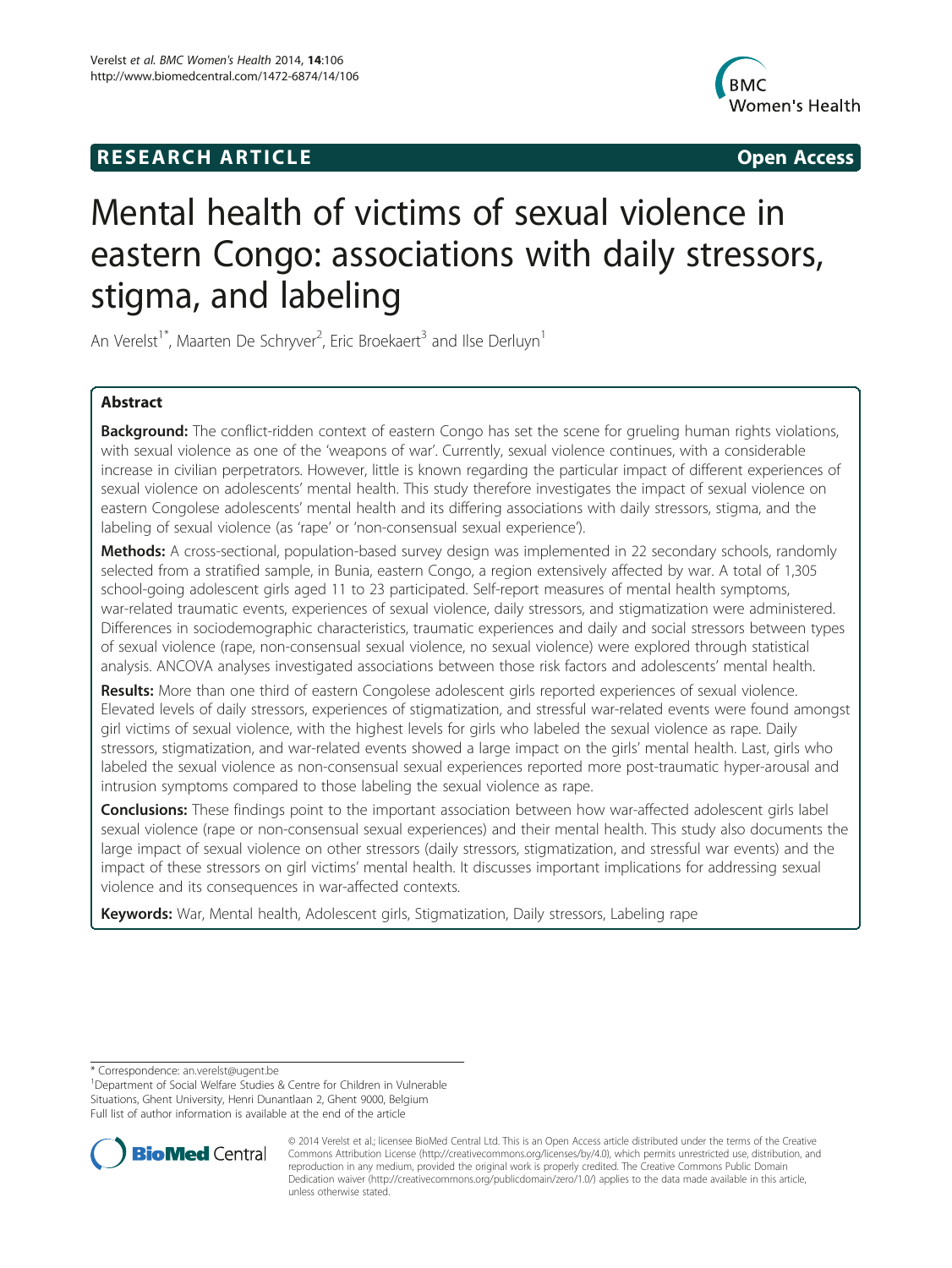#### Background

Armed conflicts in the eastern Democratic Republic of Congo (DRC) have caused over five million casualties and displaced hundreds of thousands of civilians in the past two decades [[1\]](#page-10-0), with a devastating ongoing impact that persists today [\[2](#page-10-0)]. During these wars, the civilian population has been a primary target through, amongst other war strategies, looting, brutal massacres, torture, sexual violence, and cannibalism [\[3,4](#page-10-0)].

The tactic that has heightened worldwide attention to the Congolese wars is sexual violence, a 'weapon of warfare' [\[5,6](#page-10-0)] that has been strategically used in numerous conflicts throughout history [[7-9](#page-10-0)] to humiliate, dominate, instill fear in, disperse, and/or forcibly relocate civilian members of communities and ethnic groups [\[10](#page-10-0)]. Though exact numbers on the prevalence of sexual violence in the region do not exist, there are overall estimates of nearly 1.69 to 1.80 million eastern Congolese women aged 15 to 49 years who report histories of being raped [\[11](#page-10-0)]). Not only are individuals seriously harmed, but also the social tissue that holds society together is torn, communities and families are destroyed and demoralized [[12](#page-10-0),[13](#page-10-0)], and cultural and political solidarity is undermined [[14\]](#page-10-0). In eastern DRC, sexual violence has been used in armed conflict with extreme brutality and destructiveness [\[5,11,14,15\]](#page-10-0). Recent reports also shed light on other dimensions of sexual violence in this warridden environment. A considerable increase in sexual violence perpetrated by civilians (as opposed to military personnel) and in sexual violence against minors [[16](#page-10-0),[17](#page-10-0)] has been observed in these regions, with various reports and studies alluding to a 'normalization' or 'civilization' of rape in eastern Congo [\[5](#page-10-0)]. While officially the signing of peace agreements has brought the armed conflict in eastern Congo to an end, eastern Congolese communities perceive their region as remaining in a continuous state of war, with ongoing sexual violence as one of the principal indicators [[2\]](#page-10-0). These evolutions call for a broader perspective on sexual violence in these warring contexts, since the singular discourse of 'rape as a weapon of war' systematically neglects other forms of sexual violence, such as domestic sexual violence and sexual violence perpetrated by civilians [\[2,18](#page-10-0)].

The consequences of sexual violence for victims' mental health have been extensively described [\[19-21](#page-10-0)], although evidence of the impact of sexual violence, in particular on adolescents, remains limited [[22\]](#page-10-0). In addition, studies have tried to identify factors impacting on these mental health consequences. Recent research has widened the scope from a dose-effect study of traumatic exposure on posttraumatic stress symptoms [\[23](#page-10-0)] to a broader model that includes daily stressors as important factors influencing mental health [[24-27\]](#page-10-0). Daily stressors encompass both current difficult material and situational living circumstances (e.g., unemployment, disease, poverty, poor housing) and social stressors. Social stressors are widespread in community reactions to sexual violence in war-affected regions like eastern Congo [\[5](#page-10-0),[28-30](#page-10-0)] and include attitudes of blaming the victim, exonerating the rapist, and stigmatizing and rejecting the victim [[29,31](#page-10-0)]. Stigmatization, in particular, has been shown to have a large impact on the wellbeing of sexual violence victims [[32](#page-10-0)-[34\]](#page-10-0).

Sexual violence, and the social reactions it elicits, can possibly be framed within broader sociocultural perspectives on gender [[18\]](#page-10-0). In DRC, as in many countries, gender norms and discourses are generally described as being supportive of the idea that women should be powerless and submissive [[2,35,36\]](#page-10-0), and should fulfill men's sexual needs. This kind of sociocultural gender norm, which promotes unequal gender standards, may justify violence against women [\[37,38\]](#page-10-0) and even lower the psychological threshold for sexual violence [[2\]](#page-10-0).

These norms also influence how victims often do not label their experiences of sexual violence as rape, because they perceive such coercion as normal [[38\]](#page-10-0) even if it complies with all legal definitions of rape. Equally, experiences of sexual violence often remain undisclosed because of fear of stigma, blame, or additional violence [[39-41](#page-10-0)]. Additionally, a predominant 'rape as a weapon of war' discourse may instill particular stereotypes of sexual violence. As such, rape may be related to acts of sexual violence that are committed by strangers [[42\]](#page-10-0) or the military. Hence, victims might feel constrained from labeling an experience of sexual violence as rape or from seeking support if the sexual violence does not fit these stereotypes [\[43](#page-10-0)-[46\]](#page-10-0).

In developing countries, where young people rarely affirmatively answer general questions on 'forced sex' or 'rape', but still do experience a high prevalence of diverse forms of sexual violence (e.g. forced sex within marriage, attempted rape or fondling, exchange or transactional sex, forced prostitution), the concept of 'non-consensual sexual experience', defined as a range of behaviors that includes unwanted penetrative sex, attempted rape, unwanted touch, and non-contact forms of abuse, is more often used [[38,47\]](#page-10-0). Factors influencing whether young people label a non-consensual experience as rape are related to existing stereotypes of 'typical rape', the nature of acquaintance or relationship with the perpetrator, the perpetrator's behavior or level of intoxication, and the labeling of coercion as a normal sexual act [\[44,48](#page-10-0)[,49](#page-11-0)].

Still, these forms of non-consensual sexual experience, which girls and young women endure but do not label as rape, may also have considerable mental and physical health consequences [[50,51](#page-11-0)]. These may possibly differ from the impact of acknowledged rape experiences. Some studies have found that women who label experiences of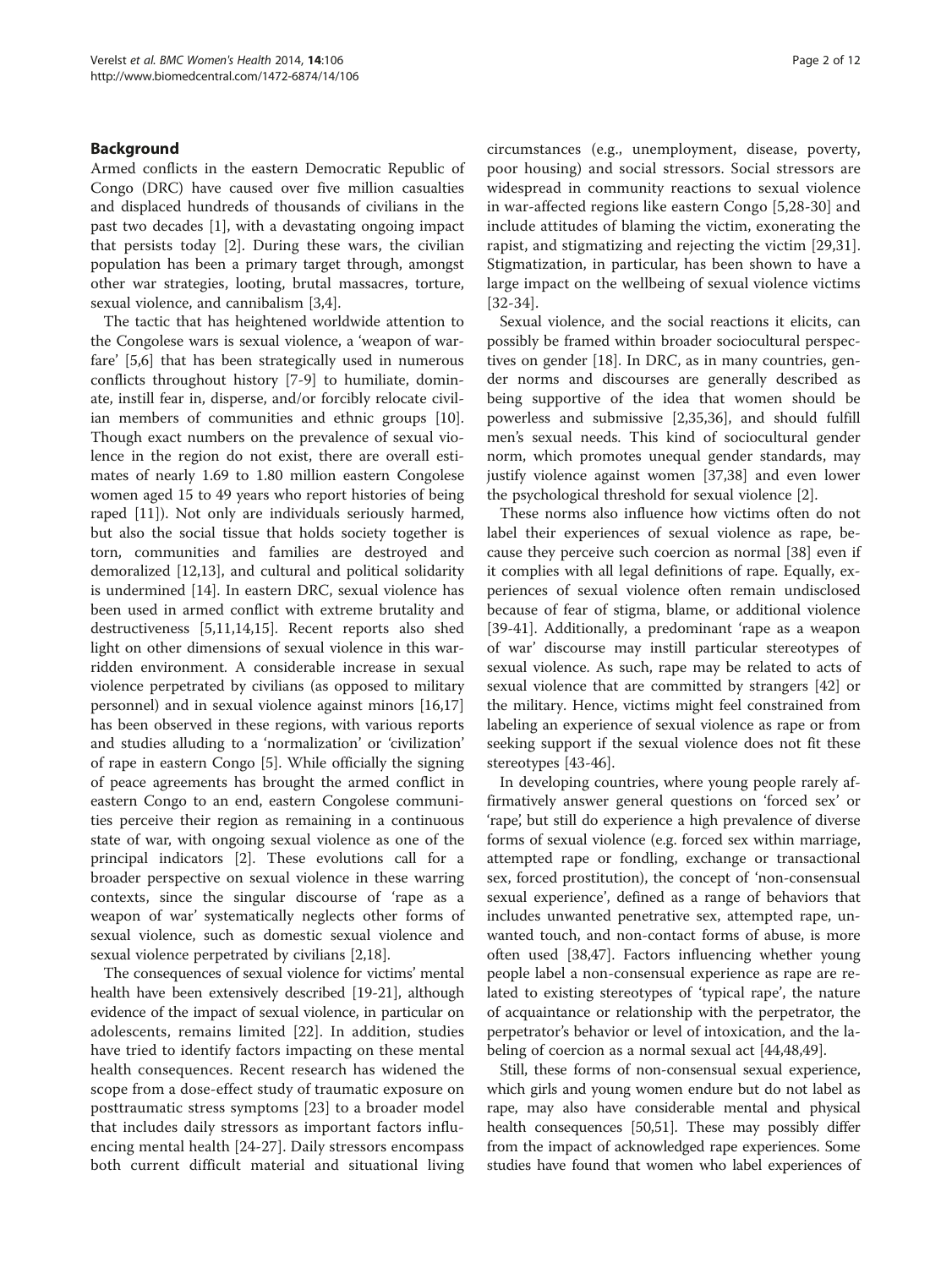sexual violence as rape tend to show less negative psychological consequences [\[52](#page-11-0)]. Moreover, they recover more quickly, since they are able to 'redefine' their experience [[53\]](#page-11-0), they reduce their feelings of self-blame [[54\]](#page-11-0), and more often seek support from others [[55,56](#page-11-0)]. By contrast, Layman and colleagues (1996) [[57\]](#page-11-0) found that self-reported rape victims develop more posttraumatic stress symptoms.

However, most studies of sexual violence in war and armed conflict, in particular those conflict situations where sexual violence was/is used on a wide scale, do not differentiate between rape and non-consensual sexual violence, and only focus on self-reported rape. Additionally, little is yet known about the associations between daily stressors and stigmatization, victims' own labeling of the sexual violence, and adolescents' psychological wellbeing. This research therefore investigates the psychological sequelae of sexual violence in adolescent girls in war-affected eastern DRC in relation to their experiences of daily stressors and stigmatization and to their own labeling of the sexual violence they underwent (i.e. as 'rape' or as 'non-consensual sexual experience').

## Methods

## Participants and procedure

The study was conducted in the district of Ituri, eastern DRC, a region afflicted by armed conflict for decades [[4,](#page-10-0)[58,59\]](#page-11-0). Twenty-two secondary schools in all 10 neighborhoods across the large region of Ituri's main city, Bunia, were randomly selected using stratified sampling in relation to location (rural, suburban, and urban regions); none of the selected schools refused to participate. In all schools, all female pupils in the second and third years of high school, where literacy and comprehension of the questionnaires could be assumed, were invited and consented to take part in the study  $(n = 1,304)$ . Of the participants, who were aged 11 to 23 with a mean age of 15.89 (SD = 1.54) years old, 14.0% (n = 183) confirmed having been raped, while 24.2% (n = 315) mentioned having experienced a non-consensual sexual experience (NCSE) that they didn't label as rape (Table 1). Some sociodemographic differences were found between the

three groups of sexual violence (i.e. rape, non-consensual sexual experience, and no sexual violence) (Table 1).

The questionnaires were administered in a six week period in 2011, during a 60- to 90-minute class period while the boys of the respective classes were engaged in other activities organized by the teacher. A description of the study was provided to the participants and followed by obtaining written informed consent from each. During the completion of the self-report questionnaires, the researcher or at least two research assistants were present to provide supervision and guidance. Questionnaires were administered in French, since this is the official language in secondary schools and a pilot study showed that students preferred French questionnaires over translated Kiswahili versions. Questionnaires were self-administered while thoroughly guided and structured by the research assistants. To promote inter-researcher reliability, extensive theoretical and practical training was provided to all research assistants (90 h). The researcher provided her contact details to participants, and also information on local psychological support projects for those in need of further professional care. The researcher had access to a large network of professional psychosocial services, which was used for referral of study participants. Ethical approval for the study was given by the Ethical Committee of the Faculty of Psychology and Educational Sciences, Ghent University.

#### Measures

Six self-report questionnaires, all adapted for use in eastern Congo [\[60\]](#page-11-0) were administered. First, a sociodemographic questionnaire investigated variables such as age, housing situation (as an indicator of participants' socioeconomic status), and parental availability.

Second, the Adolescent Complex Emergency Exposure Scale (ACEES) [\[60\]](#page-11-0) measured exposure to 14 contextspecific and potentially traumatic war-related events (yes/no), such as having witnessed people being killed, being separated from family, and having witnessed rape. Specific questions regarding experiences of sexual violence were added to the questionnaire. Besides the question 'Have you experienced rape?', these comprised four

|                                          | Total group (n $= 1,304$ ) |              |              | No sexual violence (n = 806) Rape (n = 183) Non-consensual sex (n = 315) $F/\chi^2$ |          |
|------------------------------------------|----------------------------|--------------|--------------|-------------------------------------------------------------------------------------|----------|
| $Aq e^{\dagger}$                         | 15.89 (1.54)               | 15.73 (1.49) | 16.34 (1.51) | 16.04 (1.63)                                                                        | $13.90*$ |
| Socio-economic status                    |                            |              |              |                                                                                     | 21.076*  |
| Bric house                               | 600 (46.4%)                | 404 (50.5%)  | 86 (47.5%)   | 110 (35.3%)                                                                         |          |
| Non bric house                           | 693 (53.6%)                | 396 (49.5%)  | 95 (52.5%)   | 202 (64.7%)                                                                         |          |
| <b>Parental availability</b>             |                            |              |              |                                                                                     | $22,10*$ |
| Both parents alive                       | 991 (74.9%)                | 622 (78.2%)  | 112 (61.5%)  | 232 (75.1%)                                                                         |          |
| One or both parents deceased 333 (25.2%) |                            | 173 (21.8%)  | 70 (38.5%)   | 77 (24.9%)                                                                          |          |
|                                          |                            |              |              |                                                                                     |          |

N(%); † Mean (SD); \*p < .01.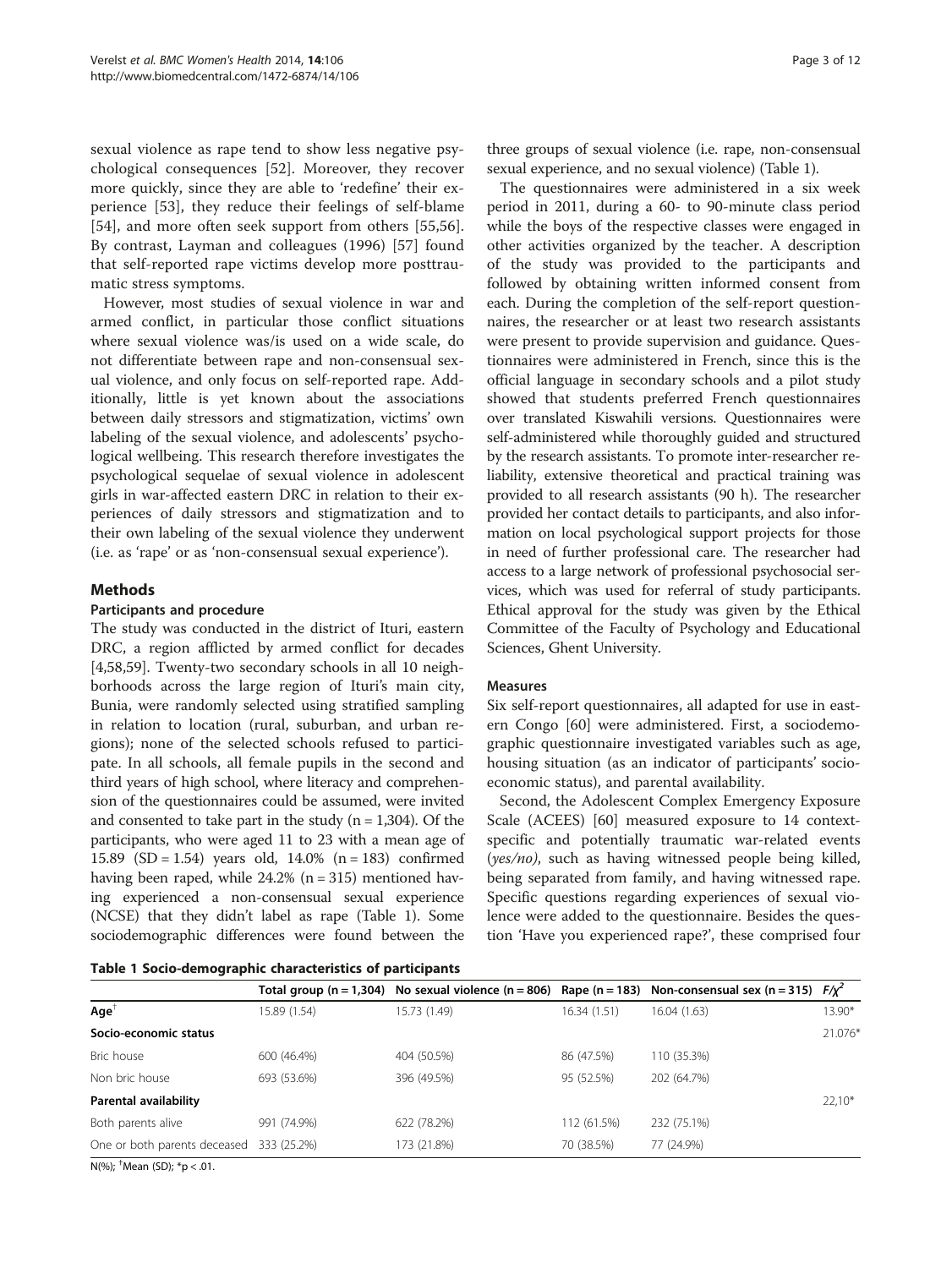questions referring to other forms of sexual violence or coercive sexual experience: being forced to have sex with a boyfriend, to have sex with someone you know, to have sex in exchange for goods, and to marry. These four forms of coercive sexual experience are, amongst others forms, mentioned as being "sexual violence" in 2006 Congolese legislation [[61](#page-11-0)], and were considered by our Congolese expert committee guiding this study as the most relevant forms for the adolescents we wanted to study.

Third, the Adolescent Complex Emergency Daily Stressors Scale (ACEDSS) [[60](#page-11-0)] inquired whether a range of different daily and social stressors (stigmatization) had occurred during the past month (yes/no). They comprised 14 daily stressors (e.g., lack of food or medical care) and 14 stigmatization items (perceived discrimination and social exclusion in the familial and community context, e.g., being treated as if you were different, being isolated by the nuclear family, being treated badly by family members). These stigmatization items were initially derived from the Everyday Discrimination Scale [[62\]](#page-11-0) and then adapted to the particular cultural context following the procedure of Mels and colleagues [[60\]](#page-11-0).

Fourth, symptoms of posttraumatic stress were measured with the culturally adapted Congolese (French) version [[60](#page-11-0)] of the Impact of Event Scale-Revised [[63\]](#page-11-0), a diagnostic self-administered questionnaire comprising 22 questions to be answered on a 5-point Likert scale (from 0 never to 5 extremely), accompanied by a visual probe. Items were grouped into three subscales (symptoms of intrusion, avoidance, and hyper-arousal). Cronbach's alphas in this study were between .77 and .83.

Finally, the culturally adapted Congolese (French) version [\[60\]](#page-11-0) of the Hopkins Symptom Checklist-37 for Adolescents [\[64\]](#page-11-0) measured symptoms of anxiety (12 items), depression (13 items), and externalising problems (12 items). All items had to be answered on a 4-point Likert scale (from 1 *not/never* to 4 *always*), accompanied by a visual probe. Chronbach's alphas in this study were between .60 and .85. The externalizing scale that had a Chronbach alpha of .60 was omitted from further analysis owing to insufficient reliability.

## Analysis

Descriptive statistics, ANOVA and  $\chi^2$  analyses (with reports on odds ratios) were used to explore differences in sociodemographic characteristics, traumatic experiences, and daily and social stressors between the three types of sexual violence (victims of rape (Rape), victims of nonconsensual sex (NCS) and those who did not report any of either (NSV)). ANOVA analyses were performed for total scores of traumatic exposure, daily stressors, and stigmatization as dependent variables, and 'type of sexual violence' as the independent variable, using dummy coding with base level 'NSV'. The regression coefficients

obtained indicate the expected mean differences between Rape and NCS compared to NSV.

Second, five separate ANCOVA analyses investigated associations between four factors – sociodemographic characteristics (age, socioeconomic status (brick house or other), parental availability (both parents alive or not)), traumatic exposure (total ACEES score), daily stressors and stigmatization (ACEDSS subscales), and type of sexual violence (NSV, NCS and Rape) – and mental health measures (HSCL-37A depression and anxiety subscales, IES-R intrusion, avoidance, and hyper-arousal subscales). All main terms were included in the model, as also the twoway interaction terms for type of sexual violence with the covariates ACEES and ACEDSS. To avoid multicollinearity, factors were effect-coded and the covariates were centered. Five separate models were fitted for the different mental health measures. Considering the large sample and the range of variables included in the analysis, the level of significance was put more conservatively at .01 to avoid Type I errors. Analyses were performed using R-2.15.2 [[65](#page-11-0)].

## Results

## Stressful war events, daily stressors and stigmatization

Potentially traumatic war-related events were frequently reported (Table [2](#page-4-0)). Overall, victims of sexual violence (both rape and non-consensual sexual violence) were at higher risk of having experienced war-related traumatic events than girls who did not report sexual violence. Further the risk for victims of rape to have also experienced other traumatic events was higher than for participants who reported experiences of non-consensual sexual violence. Being enlisted as a child soldier and imprisonment were, in particular, frequently reported by rape victims.

Material daily stressors were equally frequently reported, with significant differences between the three groups (Table [3\)](#page-4-0). Compared to participants who did not report sexual violence, victims of rape reported over eight times more risk of being accused of witchcraft and over four times more risk of insufficient medical care or lack of schooling. But girl victims of non-consensual sexual violence also showed a higher risk of experiencing daily stressors compared to girls who did not experience sexual violence. In addition, the results showed that girls who labeled their experiences as rape had a considerably higher risk of reporting daily stressors compared to adolescent victims of non-consensual sexual violence.

Similarly, victims of sexual violence (both rape and non-consensual sexual violence) had a much higher risk of experiencing stigmatization compared to participants who did not report sexual violence (Table [4\)](#page-5-0). Girls who reported rape experienced more stigmatization than girls who reported non-consensual sexual violence.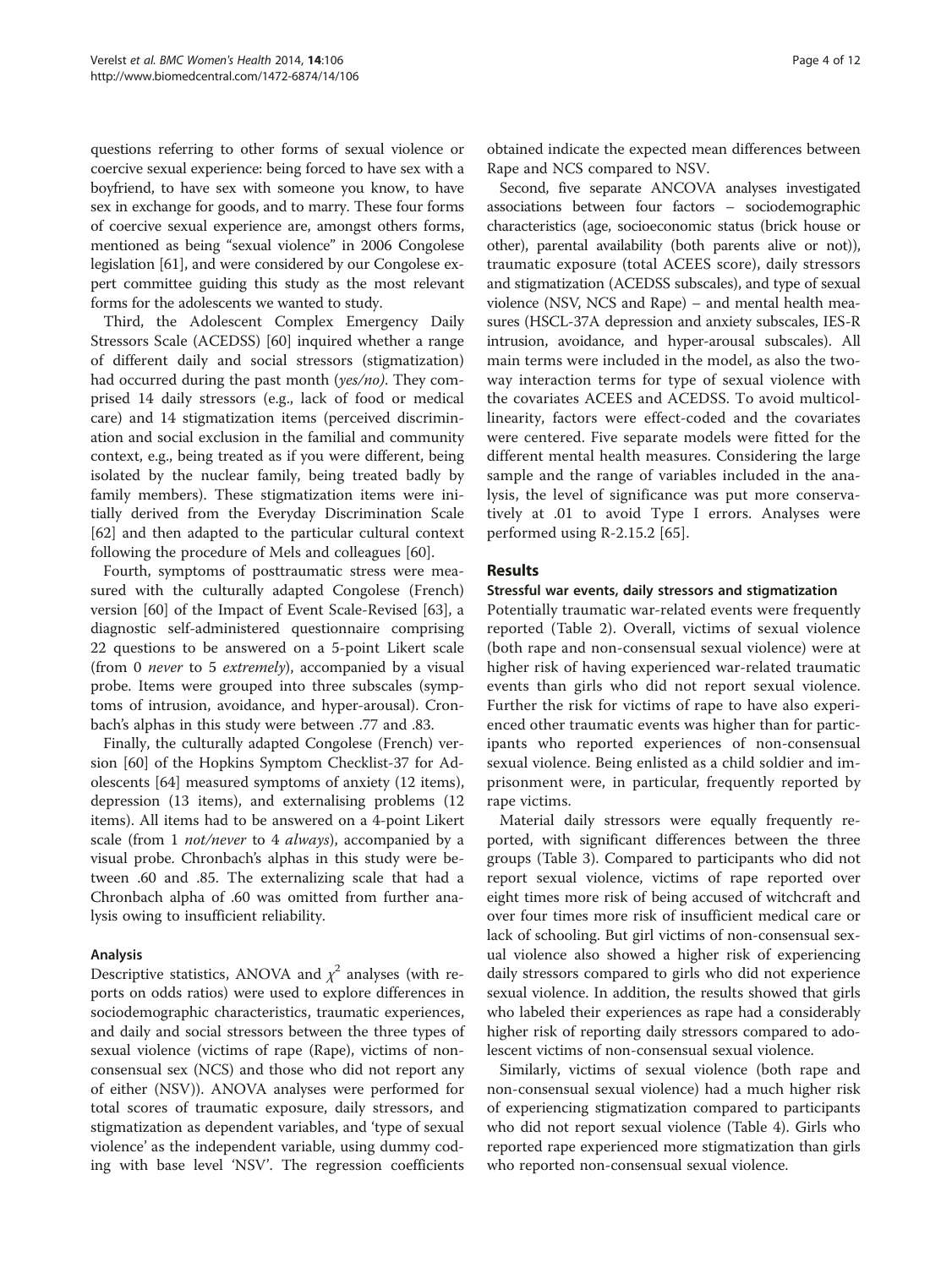<span id="page-4-0"></span>

| Table 2 War-related traumatic experiences (ACEES) |  |  |  |
|---------------------------------------------------|--|--|--|
|---------------------------------------------------|--|--|--|

|                                                                  | <b>Total</b><br>$(n = 1,304)$ | <b>NSV</b><br>$(n = 806)$ | Rape<br>$(n = 183)$ | <b>NCS</b><br>$(n = 315)$ | OR RAPE/<br><b>NSV</b> | OR NCS/<br><b>NSV</b> | OR Rape/<br><b>NCS</b> | $\chi^2/F^+$ |
|------------------------------------------------------------------|-------------------------------|---------------------------|---------------------|---------------------------|------------------------|-----------------------|------------------------|--------------|
| Have been separated from family                                  | 284 (22.1%)                   | 137 (17.2%)               | 50 (27.8%)          | 97 (31.2%)                | $1.85***$              | $2.18***$             | 0.85                   | 29.38**      |
| Have witnessed violent acts against family<br>members or friends | 172 (13.4%)                   | 84 (10.5%)                | 37 (20.3%)          | 51 (16.9%)                | $2.17***$              | $1.72***$             | 1.26                   | $16.29**$    |
| Had family members or friends violently<br>killed during the war | 515 (40.6%)                   | 292 (37.3%)               | 96 (53.3%)          | 127 (41.5%)               | $1.92***$              | 1.19                  | 1.61                   | $15.76***$   |
| Experienced pillage or setting your house<br>on fire             | 592 (47.1%)                   | 335 (43.1%)               | 116 (65.9%)         | 141 (46.4%)               | $2.56***$              | 1.14                  | $2.23***$              | $30.15***$   |
| Experienced gunfire attacks                                      | 525 (42.3%)                   | 276 (35.7%)               | 106 (59.6%)         | 143 (49.1%)               | $2.65***$              | $1.74***$             | 1.52                   | $41.06***$   |
| Have seen somebody being killed                                  | 479 (38.1%)                   | 245 (31.0%)               | 79 (51.3%)          | 155 (49.7%)               | $2.34***$              | $2.20**$              | 1.07                   | 45.92**      |
| Have seen dead or mutilated bodies                               | 491 (38.4%)                   | 250 (31.5%)               | 108 (59.7%)         | 133 (43.5%)               | $3.21***$              | $1.67***$             | $1.92*$                | 53.79**      |
| Have been injured during the war                                 | 113 (8.9%)                    | 36 (4.5%)                 | 41 (26.3%)          | 36 (11.5%)                | $7.56***$              | $2.75***$             | $2.74***$              | 79.69**      |
| Have been in prison                                              | 74 (5.7%)                     | $6(7.0\%)$                | 48 (26.7%)          | 20 (6.4%)                 | 48.18**                | $9.11***$             | $5.29***$              | 183.22**     |
| Have been enrolled in an armed group                             | 48 (3.8%)                     | 3(.4%)                    | 25 (16.0%)          | 20 (6.4%)                 | 50.76**                | $18.22***$            | $2.79*$                | 95.73**      |
| Have been kidnapped by an armed group                            | 85 (6.5%)                     | 16 (2.0%)                 | 51 (28.0%)          | 18 (5.7%)                 | $19.17**$              | $2.99**$              | $6.40**$               | $165.01**$   |
| Have been forced to kill, injure or rape<br>someone themselves   | 75 (5.9%)                     | 25 (3.3%)                 | 35 (22.2%)          | 14 (4.6%)                 | $8.45***$              | 1.42                  | $5.96*$                | 85.67**      |
| Have seen someone being raped                                    | 180 (14.1%)                   | 67 (8.4%)                 | 56 (31.6%)          | 57 (18.9%)                | $5.08***$              | $2.56***$             | $1.98***$              | 72.79**      |
| Total traumatic exposure (mean, SD)                              | 2.83(2.43)                    | 2.19 (1.90)               | 4.71(3.05)          | 3.16(2.45)                | $2.43***$              | $1.01***$             | $1.42***$              | 86.62**      |
|                                                                  |                               |                           |                     |                           |                        |                       |                        |              |

N(%); \*p < .01, \*\*p < .001; OR: odds ratio, NSV: no sexual violence, NCS: Non-consensual sexual experience.

## Mental health

Mental health outcomes for the three groups are reported in Table [5](#page-5-0). ANCOVA analyses investigating the impact of several independent variables on mental health outcomes revealed that participant's socioeconomic status had no impact on mental health symptoms. Participants whose

parents were still alive reported lower symptoms of anxiety (HSCL-37A).

War-related traumatic exposure (ACEES) impacted all mental health outcomes. Daily stressors were associated with an increase of posttraumatic stress symptoms (avoidance, intrusion, and hyper-arousal). The level of

#### Table 3 Daily stressors (ACEDSS)

|                                          | Total<br>$(n = 1,304)$ | <b>NSV</b><br>$(n = 806)$ | Rape<br>$(n = 183)$ | <b>NCS</b><br>$(n = 315)$ | OR Rape/<br><b>NSV</b> | OR NCS/<br><b>NSV</b> | OR Rape/<br><b>NCS</b> | $\chi^2/F^+$ |
|------------------------------------------|------------------------|---------------------------|---------------------|---------------------------|------------------------|-----------------------|------------------------|--------------|
| Feelings of insecurity                   | 522 (40.0%)            | 261 (33.3%)               | 100 (55.2%)         | 150 (48.1%)               | $2.47**$               | $1.86***$             | 1.33                   | $40.72***$   |
| Impossibility to pay school fees         | 609 (46.4%)            | 313 (39.7%)               | 113 (61.7%)         | 171 (54.8%)               | $2.45***$              | $1.84***$             | 1.33                   | $40.55***$   |
| Insufficient food                        | 488 (37.7%)            | 230 (29.4%)               | 105 (59.0%)         | 142 (45.8%)               | $3.45***$              | $2.03***$             | $1.70*$                | 65.98**      |
| Insufficient clothing                    | 529 (40.9%)            | 276 (35.5%)               | 95 (52.8%)          | 145 (46.8%)               | $2.03***$              | $1.60***$             | 1.27                   | 24.25**      |
| Sickness in family                       | 778 (60.1%)            | 438 (56.1%)               | 127 (70.6%)         | 193 (62.7%)               | $1.88***$              | 1.31                  | 1.43                   | $14.19*$     |
| Insufficient medical care                | 429 (33.1%)            | 201 (25.6%)               | 107 (60.5%)         | 112 (33.1%)               | $4.41***$              | $1.66***$             | $2.66***$              | $81.73***$   |
| Skipping school because of working       | 364 (28.0%)            | 151 (19.2%)               | 94 (52.8%)          | 110 (35.7%)               | $4.72***$              | $2.34***$             | $2.01***$              | 94.23**      |
| Worried about family                     | 773 (59.5%)            | 454 (57.7%)               | 95 (53.1%)          | 205 (66.6%)               | 0.83                   | 1.46                  | $0.57*$                | $10.43*$     |
| High task load                           | 508 (39.6%)            | 250 (32.0%)               | 116 (64.8%)         | 131 (43.8%)               | $3.91***$              | $1.66***$             | $2.36***$              | 68.64**      |
| Physical punishment                      | 450 (34.9%)            | 226 (28.9%)               | 108 (60.7%)         | 112 (36.4%)               | $3.79***$              | 1.40                  | $2.70***$              | $64.25***$   |
| Pursued by bad fate/bad spirits          | 329 (25.4%)            | 121 (15.4%)               | 112 (61.5%)         | 91 (29.6%)                | $8.79***$              | $2.32***$             | $3.80**$               | 169.83**     |
| Being sick                               | 708 (54.7%)            | 399 (51.0%)               | 123 (68.0%)         | 176 (57.6%)               | $2.03***$              | 1.29                  | 1.57                   | $18.52***$   |
| Living with too many people in<br>a home | 685 (52.8%)            | 366 (46.7%)               | 129 (71.3%)         | 178 (57.6%)               | $2.83***$              | $1.55***$             | $1.83*$                | $39.14***$   |
| Don't know father                        | 252 (19.2%)            | 77 (9.6%)                 | 107 (58.8%)         | 65 (20.9%)                | $13.41***$             | $2.48***$             | $5.40***$              | 231.53**     |
| Total daily stressors (mean, SD)         | 5.34(3.31)             | 4.57 (2.98)               | 7.78 (2.98)         | 6.08(3.11)                | $3.21***$              | $1.51***$             | $1.70***$              | $201.12***$  |

N(%); \*p < .01, \*\*p < .001; OR: odds ratio, NSV: no sexual violence, NCS: Non-consensual sexual experience.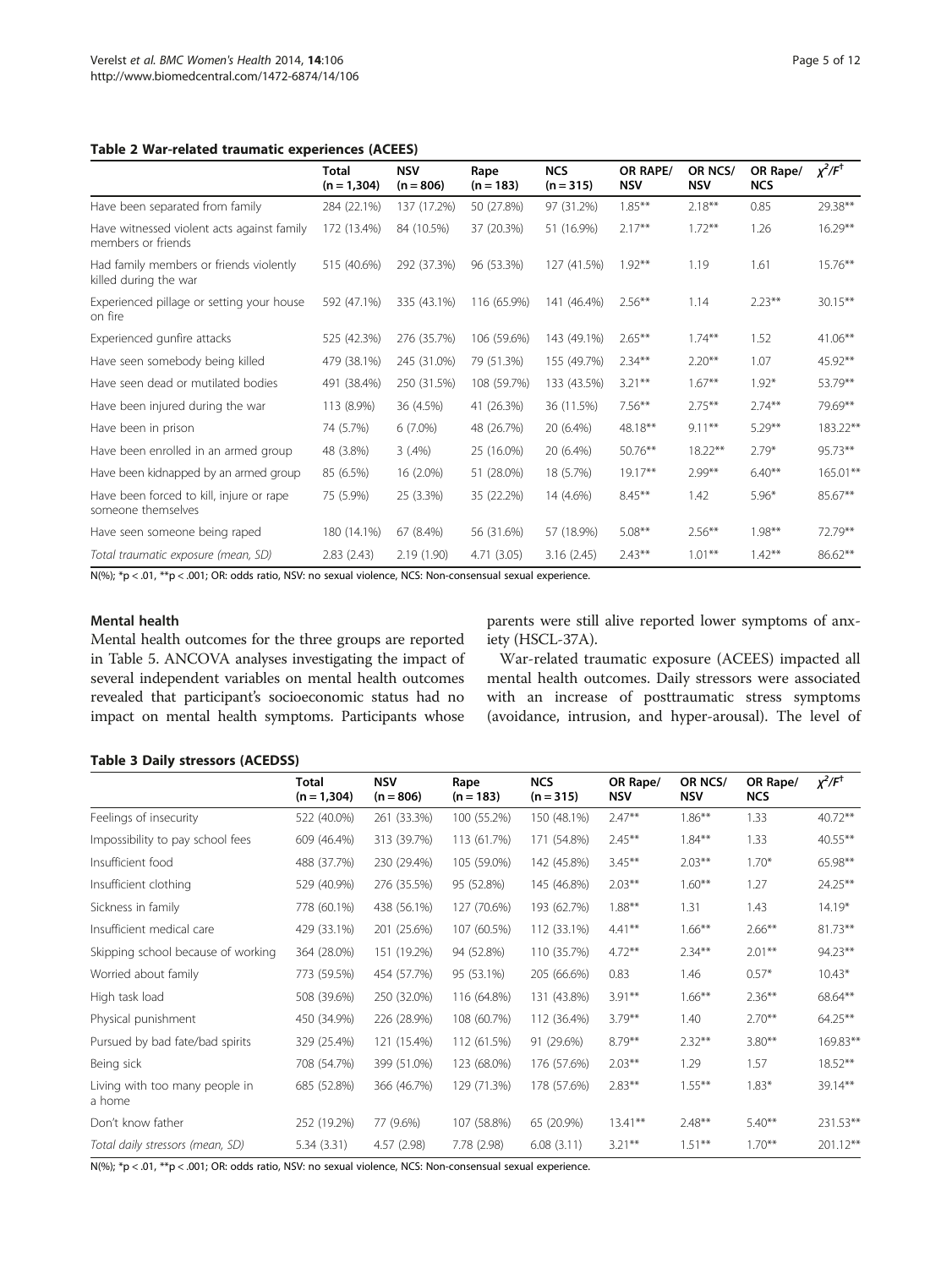#### <span id="page-5-0"></span>Table 4 Stigmatization (ACEDSS)

|                                                                    | <b>Total</b>  | <b>NSV</b><br>Rape | <b>NCS</b>  | OR Rape/    | OR NCS/    | OR Rape/   | $\chi^2/F^+$ |             |
|--------------------------------------------------------------------|---------------|--------------------|-------------|-------------|------------|------------|--------------|-------------|
|                                                                    | $(n = 1,304)$ | $(n = 796)$        | $(n = 180)$ | $(n = 311)$ | <b>NSV</b> | <b>NSV</b> | <b>NCS</b>   |             |
| Corporal punishment by family member                               | 321 (24.3%)   | 79 (9.9%)          | 104 (56.8%) | 132 (42.3%) | $12.03***$ | $6.70***$  | $1.80*$      | 251.00**    |
| Hear that people say bad things about you<br>or your family        | 577 (43.9%)   | 294 (36.8%)        | 113 (62.8%) | 156 (50.0%) | $2.90**$   | $1.72***$  | $1.69*$      | $47.16***$  |
| You are treated worse than other people                            | 326 (25.1%)   | 122 (15.4%)        | 109 (60.9%) | 87 (28.2%)  | $8.55***$  | $2.16***$  | $3.96***$    | $164.21***$ |
| You are treated with less respect than<br>other people             | 370 (28.4%)   | 145 (18.2%)        | 104 (58.1%) | 115 (37.3%) | $6.22***$  | $2.67***$  | $2.33***$    | 130.14**    |
| You are treated badly by a family member                           | 292 (22.3%)   | 102 (12.8%)        | 94 (51.6%)  | 88 (28.5%)  | $7.28**$   | $2.71***$  | $2.68***$    | 139.89**    |
| Rejected/abandoned by your (close) family                          | 174 (13.3%)   | 44 (5.5%)          | 52 (28.7%)  | 73 (23.7%)  | $6.92**$   | $5.35***$  | 1.29         | 113.00**    |
| Rejected/abandoned by your community                               | 194 (14.8%)   | 44 (5.5%)          | 90 (49.5%)  | 57 (18.6%)  | $16.87***$ | $3.93***$  | $4.29***$    | 232.29**    |
| Treated as if people are scared of you                             | 237 (18.1%)   | 63 (7.9%)          | 94 (52.2%)  | 75 (24.5%)  | $12.79***$ | $3.80**$   | $3.37***$    | 206.81**    |
| Threatened by others                                               | 428 (32.7%)   | 203 (25.5%)        | 99 (54.7%)  | 116 (37.7%) | $3.53***$  | $1.78***$  | $1.98***$    | 68.84**     |
| Called dishonest                                                   | 299 (22.8%)   | 107 (13.4%)        | 97 (53.6%)  | 91 (29.4%)  | $7.48**$   | $3.73***$  | $2.74***$    | 149.25**    |
| People act as if they're better than you                           | 612 (46.6%)   | 323 (40.5%)        | 120 (67.0%) | 155 (49.7%) | $2.99***$  | 1.45       | $2.06***$    | 43.27**     |
| People act as if they're smarter than you                          | 584 (44.9%)   | 301 (38.1%)        | 112 (62.9%) | 157 (51.0%) | $2.75***$  | $1.68***$  | 1.63         | 43.37**     |
| You receive poorer service than other<br>people at stores/services | 311 (23.8%)   | 147 (18.6%)        | 71 (39.2%)  | 85 (27.6%)  | 2.83       | $1.67***$  | $1.69*$      | 38.34**     |
| You are insulted                                                   | 583 (44.5%)   | 299 (37.6%)        | 119 (65.7%) | 155 (49.7%) | 3.18       | $1.64***$  | $1.94*$      | $51.75***$  |
| Total stigmatization (mean, SD)                                    | 3.95(3.45)    | 2.82(2.50)         | 7.53 (4.28) | 4.90(3.37)  | 4.78       | $2.21***$  | $2.63***$    | 200.33**    |
|                                                                    |               |                    |             |             |            |            |              |             |

N(%); \*p < .01, \*\*p < .001; OR: odds ratio, NSV: no sexual violence, NCS: Non-consensual sexual experience.

stigmatization was associated with symptoms of depression and anxiety (HSCL-37A) and hyper-arousal (IES-R). Hereby, higher scores in war-related trauma, stigmatization, and daily stressors always led to more psychological problems.

The type of sexual violence that participants reported impacted hyper-arousal symptoms (see also additional variance explained by type of sexual violence, as mentioned in Table [6](#page-6-0)). The highest level was for girls who reported experiences of non-consensual sexual violence, although we need to take into account the high variance of hyper-arousal symptoms reported by girls who labeled their sexual violence experiences as rape (Figure [1\)](#page-6-0). For symptoms of intrusion (IES-R), an interaction effect

|  | Table 5 Mental health symptoms (IES-R, HSCL-37A) |
|--|--------------------------------------------------|
|--|--------------------------------------------------|

|                       | No sexual violence Rape<br>$(n = 806)$ | $(n = 183)$             | Non-consensual<br>sex $(n = 315)$ |
|-----------------------|----------------------------------------|-------------------------|-----------------------------------|
| <b>IES-R</b>          |                                        |                         |                                   |
| Avoidance/<br>Numbing | 1.80(70)                               | $2.06(.68)$ $2.14(.76)$ |                                   |
| Intrusion             | 1.71(63)                               |                         | $1.83(.69)$ $2.09(.79)$           |
| Hyper-arousal         | 1.71(68)                               | $2.08(.67)$ $2.15(.83)$ |                                   |
| Total score           | 1.74(61)                               |                         | $1.98(.57)$ $2.12(.71)$           |
| HSCL-37A              |                                        |                         |                                   |
| Depression            | 1.61(.33)                              |                         | $1.76(.36)$ $1.77(.37)$           |
| Anxiety               | 1.71(.37)                              |                         | $1.79(.37)$ $1.85(.38)$           |
|                       |                                        |                         |                                   |

Mean (SD).

between type of sexual violence and the covariate stigmatization was found (Figure [2](#page-7-0)). All types of sexual violence showed positive relations between stigmatization and intrusion symptoms, but compared to girls with rape experiences, the estimated regression lines showed stronger effects for participants who experienced nonconsensual sexual violence or who did not report sexual violence, with higher mean scores for victims of nonconsensual sexual violence. The estimated regression line for victims of rape thus indicated that the expected level of intrusion symptoms depended less on the level of stigmatization than for the other groups. A similar interaction effect was also found for daily stressors and type of sexual violence on symptoms of depression and anxiety: expected levels of anxiety and depression were less dependent on daily stressors for rape victims, while a strong positive relation was found for girls report NCSE or no sexual violence.

#### **Discussion**

More than one third of the eastern Congolese girls in this study reported experiences of sexual violence, which is congruent with the high prevalence of sexual violence in eastern Congo that has been reported for many years [[11](#page-10-0)]. Girls who lived in poorer socioeconomic situations, as well as girls who have lower parental availability (one or two parents deceased), reported more sexual violence experiences than their peers. While little research has been undertaken in this context, other studies alluded to the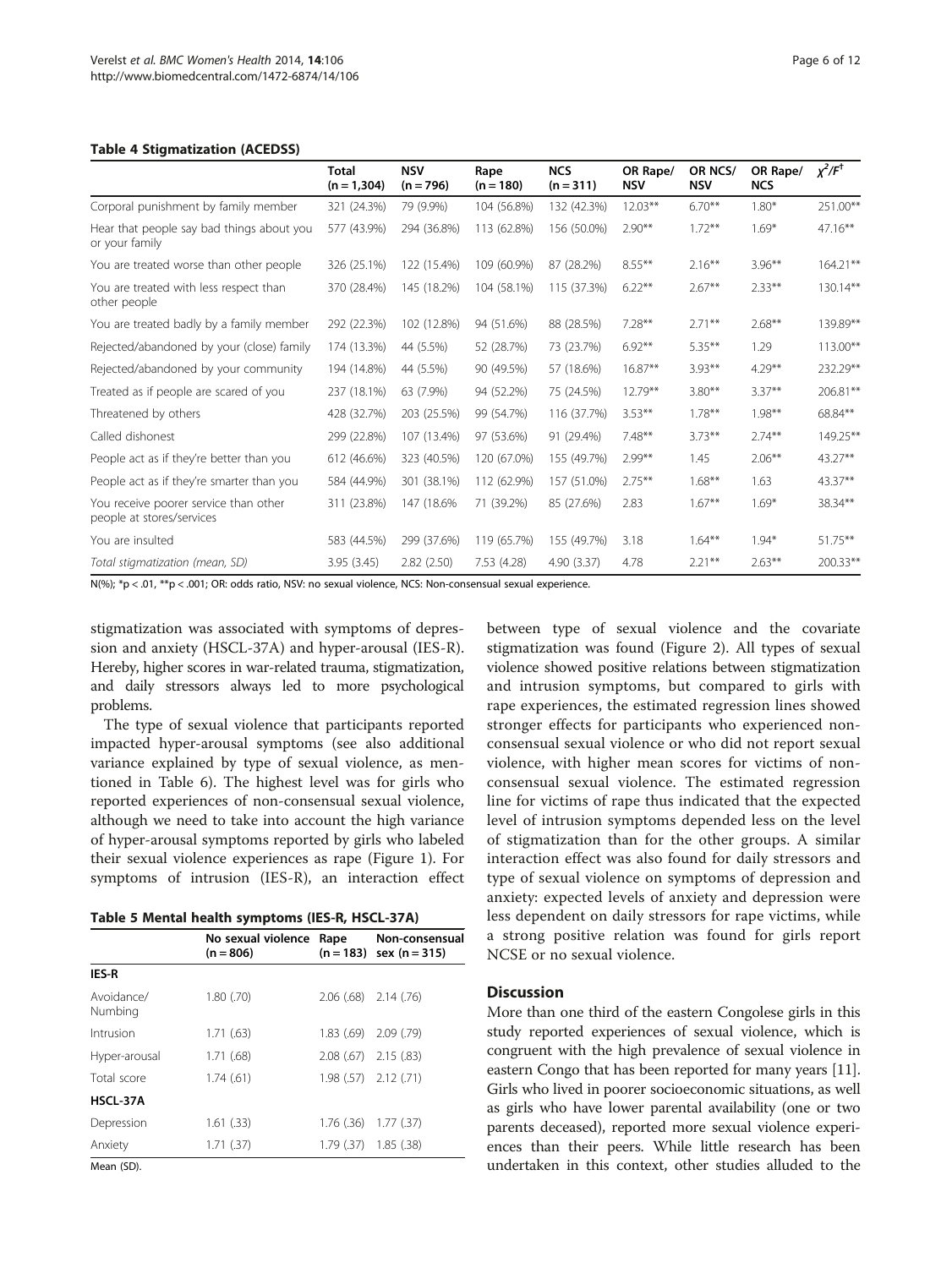|                                                                         | Avoidance          | <b>Intrusion</b>     | Hyper-arousal         | Depression           | Anxiety              |
|-------------------------------------------------------------------------|--------------------|----------------------|-----------------------|----------------------|----------------------|
| (Intercept)                                                             | $1.76***$          | $1.79***$            | $1.86***$             | $1.61***$            | $1.89***$            |
| Age                                                                     | .01                | .00                  | .00                   | .01                  | $-.01$               |
| Socio-economic status                                                   | $-0.03$            | $-.03$               | $-0.04$               | $-0.02$              | $-.01$               |
| Parental availability                                                   | $-0.03$            | $-0.02$              | $-0.05$               | $-0.05$              | $-0.04*$             |
| Type of sexual violence                                                 | $(-.04)(-.03)$     | $(-.02)(-.10)$       | $(-.04)(-.10)$        | $(.01)(-.04)$        | $(.02)(-.06)$        |
|                                                                         | $F(2,1228) = 3.06$ | $F(2,1260) = 6.00*$  | $F(2,1257) = 9.15***$ | $F(2,1248) = 2.35$   | $F(2,1251) = 2.76$   |
| Traumatic exposure                                                      | $.07***$           | $.09***$             | $.09***$              | $.03***$             | $.03***$             |
| Daily stressors                                                         | $.04***$           | $.04***$             | $.05***$              | $.01***$             | $.02***$             |
| Stigmatization                                                          | .01                | $.02*$               | $.03***$              | $.02***$             | $.01***$             |
| Type of sexual violence * traumatic exposure                            | $(.01)(-.02)$      | $(.00)(-.03)$        | $(.01)(-.01)$         | (0.00)(0.00)         | (0.00)(0.00)         |
|                                                                         | $F(2,1228) = 0.86$ | $F(2,1260) = 3.37$   | $F(2, 1257) = 0.63$   | $F(2, 1248) = 0.07$  | $F(2, 1251) = 0.16$  |
| Type of sexual violence * daily stressors                               | $(.01)(-.02)$      | $(.01)(-.02)$        | $(.01)(-.02)$         | $(.01)(-.02)$        | $(.00)(-.02)$        |
|                                                                         | $F(2,1228) = 1.94$ | $F(2,1228) = 1.88$   | $F(2, 1257) = 1.21$   | $F(2, 1248) = 4.98*$ | $F(2, 1251) = 4.82*$ |
| Type of sexual violence * stigmatization                                | $(.02)(-.02)$      | $(.00)(-.04)$        | $(-.01)(-.01)$        | $(.01)(-.00)$        | $(.01)(-.01)$        |
|                                                                         | $F(2,1228) = 1.94$ | $F(2,1260) = 8.87**$ | $F(2, 1257) = 1.46$   | $F(2, 1248) = 1.28$  | $F(2, 1251) = 4.22$  |
| Explained variance without impact of type<br>of sexual violence $(r^2)$ | 17.7%              | 20.7%                | 27.3%                 | 21.3%                | 14.2%                |
| Overall explained variance (r <sup>2</sup> )                            | 19.9%              | 27.9%                | 30.2%                 | 24.0%                | 18.0%                |

## <span id="page-6-0"></span>Table 6 ANCOVA analysis investigating the impact of different variables on mental health outcomes

For dichotomous variables: β; Estimated Regression Coefficients, SE: Standard error; For non-dichotomous variables: (β1)(β2) for effect-coded variables for factor sexual violence and F(df1, df2);  $*p < .01$ ,  $**p < .001$ .

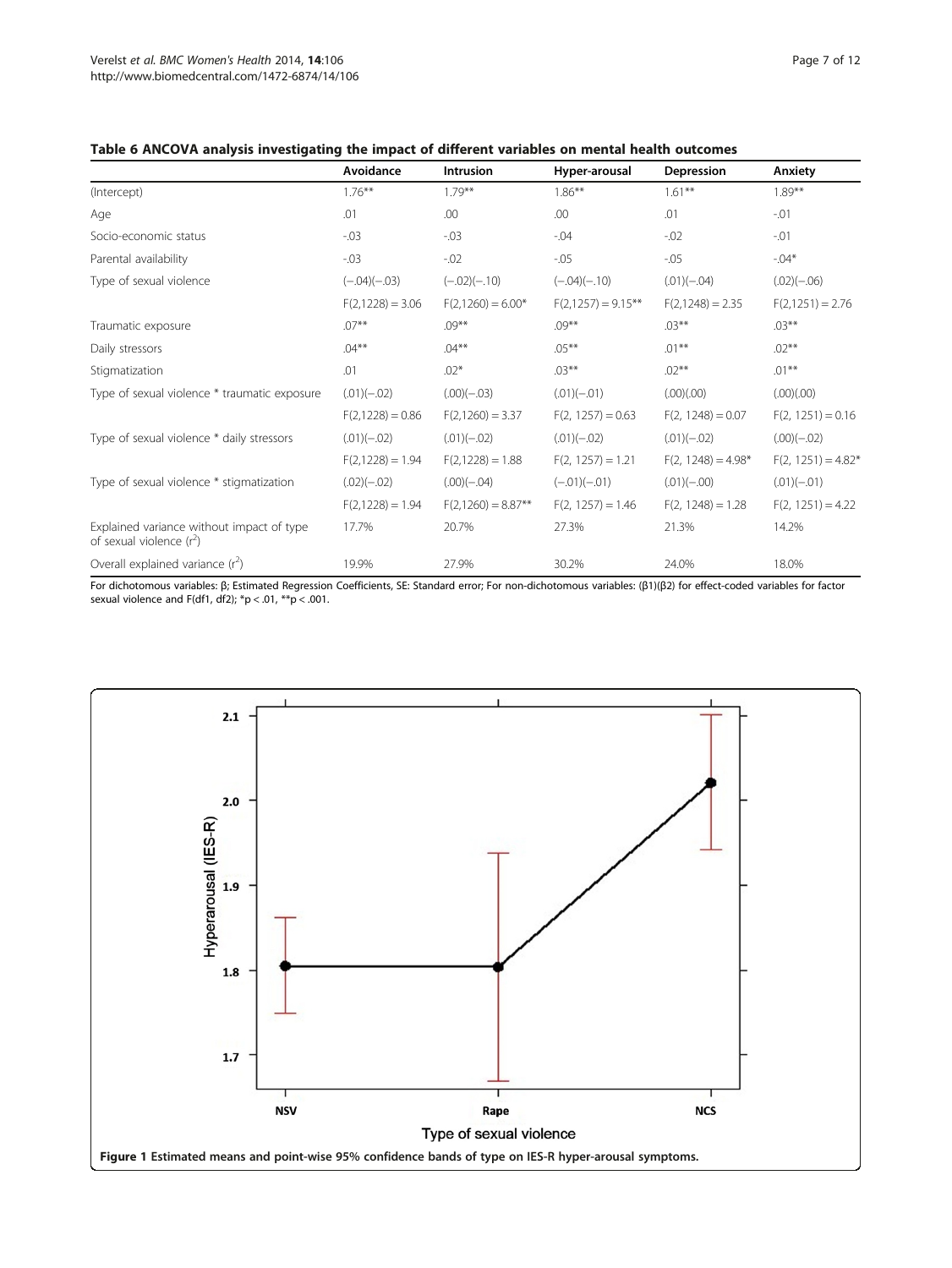<span id="page-7-0"></span>

risk that both a poorer socioeconomic status and parental separation could lead to a higher prevalence of sexual violence [\[2\]](#page-10-0). On the other hand, sexual violence could in its turn also lead to more difficult economic situations or to separation from parents (exclusion from family).

It is noteworthy, however, that about 63% of the girls who reported sexual violence did not label this experience as rape, although legally, their experiences of sexual violence qualified as such [[66\]](#page-11-0). This was probably engendered by the strong current discourses describing rape in Congo as a 'weapon of war', thereby seemingly silencing rape by civilians or other forms of sexual violence (e.g. forced sexual experiences in marriage), which are described as 'everyday, and even boring' [\[6](#page-10-0)]. Particular sociocultural gender norms about rape may also have restrained victims from labeling their sexual violence experiences as rape because of either uncertainty as to whether or not an experience was rape [\[67](#page-11-0)] or fear of stigmatization [\[39](#page-10-0)].

This latter element shows up as highly relevant in our study, since girls who label their experiences as rape are clearly confronted with more negative social responses, as shown in the high levels of reported stigmatization experiences. We hereby need to acknowledge that these experiences of stigmatization referred to perceived stigmatization, which might be higher in particular conceptualizations of sexual violence (i.e. when the sexual violence is labelled as 'rape'), linked to certain expectancy effects with regards to stigmatisation.

Next to these higher levels of stigmatization, for both war-related traumatic experiences and material daily stressors we found similar patterns as for stigmatization: rape victims clearly reported more of these compared to victims who reported non-consensual sexual violations, although the latter group also experienced more of all investigated stressors (war-related trauma, daily stressors, and stigmatization) compared to girls who did not report any sexual violence experience. This clearly shows that sexual violence is mostly not a single trauma event, but goes hand in hand with exposure to other impacting events, whether concurrently with, preceding, or in the aftermath of the sexual violence, the latter being particularly the case with stigmatization of the victim by the wider community [\[5,28-30\]](#page-10-0).

This accumulation of stressors and traumatic events is one of the greatest explanatory factors in the mental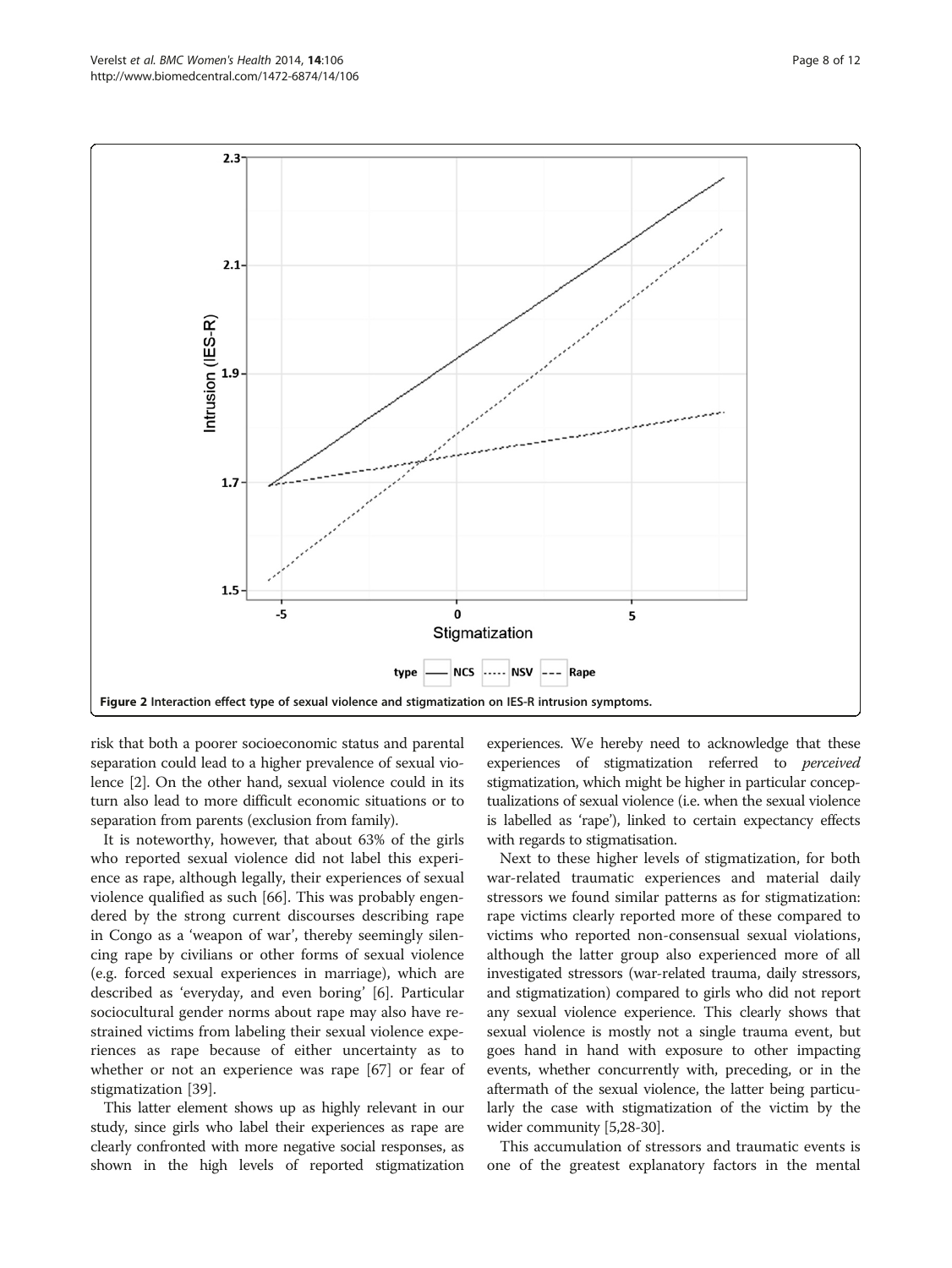health impact of sexual violence on adolescent victims, as shown in the high prevalence of mental health problems in this study, both in participants who labeled the sexual violence as rape as those who did not [\[52,57,68](#page-11-0)]. However, contrary to the expectation that – given the lower exposure to all investigated stressors in victims of non-consensual sexual violence compared to rape victims and the high explanatory role of these factors in mental health outcomes – the latter group would report significantly higher levels of mental health symptoms, we did not find significant differences between the two groups in symptoms of posttraumatic stress (avoidance), depression and anxiety. And for hyperarousal and intrusion symptoms (PTSD), we even found higher levels in girls who did not label their sexual violence experience as rape, in this respect also differing from other studies that reported higher levels of PTSD symptoms in acknowledged compared to unacknowledged rape victims [[52\]](#page-11-0). Possible explanations for this interesting finding could be that, as suggested in the literature, the acknowledgement of non-consensual sexual experiences as rape allows the victim to 'redefine' the experience and/or to reduce feelings of self-blame [[53,54\]](#page-11-0), two mechanisms that can lower the mental health impact of the traumatic events [[40\]](#page-10-0). The evidence suggests, although not consistently, that victims of sexual violence who do not label their sexual violence experience as rape report more impaired coping [\[52\]](#page-11-0), which is in its turn associated with negative mental health outcomes after a traumatic experience [[41](#page-10-0),[69](#page-11-0)]. Another hypothesis is that the elevated negative social reactions of the community to adolescents' experiences of rape could induce these girls to cope more actively so as to ensure their wellbeing, including possibly also to search more for (other) sources of social support [[56\]](#page-11-0). Although further study is required to investigate these findings, it is clear that the labeling of the sexual violence as 'rape' or as 'non-consensual sexual experience' has important associations with the exposure of the adolescent girl victim to other stressors (war-related trauma, daily stressors and stigma) and with the mental health consequences of these impacting experiences.

## Implications

This study has important clinical implications. First, sexual violence has a large negative impact on adolescents' mental health [\[19](#page-10-0)-[21\]](#page-10-0). While the need for psychosocial support to acknowledged rape victims has been recognized (although often it is not readily available), this study clearly describes the need for mental health support to victims of sexual violence who do not label their experience as rape. Sensitization campaigns to raise awareness of a broadened definition of sexual violence, including other forms of non-consensual sexual

experience, and the large negative impact of these experiences, could be a first step towards also reaching out to these adolescents and offering them – where needed and wished – appropriate support services. It is also necessary to address victims' possible feelings of shame and self-blame, working towards ways to redefine – where needed – the events that took place.

Second, the large prevalence of stigmatization, and its severe impact on victims' mental health point towards context-oriented interventions. These need to be threefold. First, in psychosocial support offers to adolescent victims, significant context figures (family members, friends, community members) need to be involved [[27](#page-10-0)[,70](#page-11-0)] so as to reduce stigmatization mechanisms in the adolescent's immediate context and to increase social support sources [[24](#page-10-0)]. Hereby, attention should be paid towards possible differences between perceived and actual or intended experiences of stigmatization. Second, on a community and society level awareness and sensitization campaigns are needed to address the problem of sexual violence and its consequences. Community perceptions and attitudes towards rape, including stigmatization and blaming attitudes, influence how victims of sexual violence label their experiences, impact their mental health [\[32-34\]](#page-10-0), and restrain adolescents, in particular those who label their experiences as non-consensual sexual experiences, from disclosing them and seeking help [\[39,](#page-10-0)[71\]](#page-11-0). Hereby, it could be helpful to supersede particular narrow definitions of sexual violence (e.g., with labels such as 'rape'), and to promote a broader construct, such as 'sexual or gender-based violence'. Lastly, these sensitization and awareness campaigns also hopefully help to reduce the prevalence of sexual violence, since its prevalence in particular post-conflict contexts is still astonishing. These sensitization activities could address stereotypes of sexual violence and its consequences with the aim of promoting acknowledgment of rape by individuals and of fostering positive social reactions in order to create a supportive social environment [[24](#page-10-0)[,71,72\]](#page-11-0). While often interventions on sexual violence and non-consensual sexual experiences target girls in particular, public health programming seems to be needed for both men and women, on traditional gender roles and norms, and on perceptions of non-consensual sexual experiences [[38](#page-10-0)].

Overall, an integrative and ecological approach towards psychosocial support for adolescent victims of sexual violence is needed, including not only interventions with the individual victim, but also interventions directed towards the wider social ecology of the adolescents.

## Limitations

The interpretation of the study's findings needs to consider the following limitations. First, although we included several questions in an effort to include different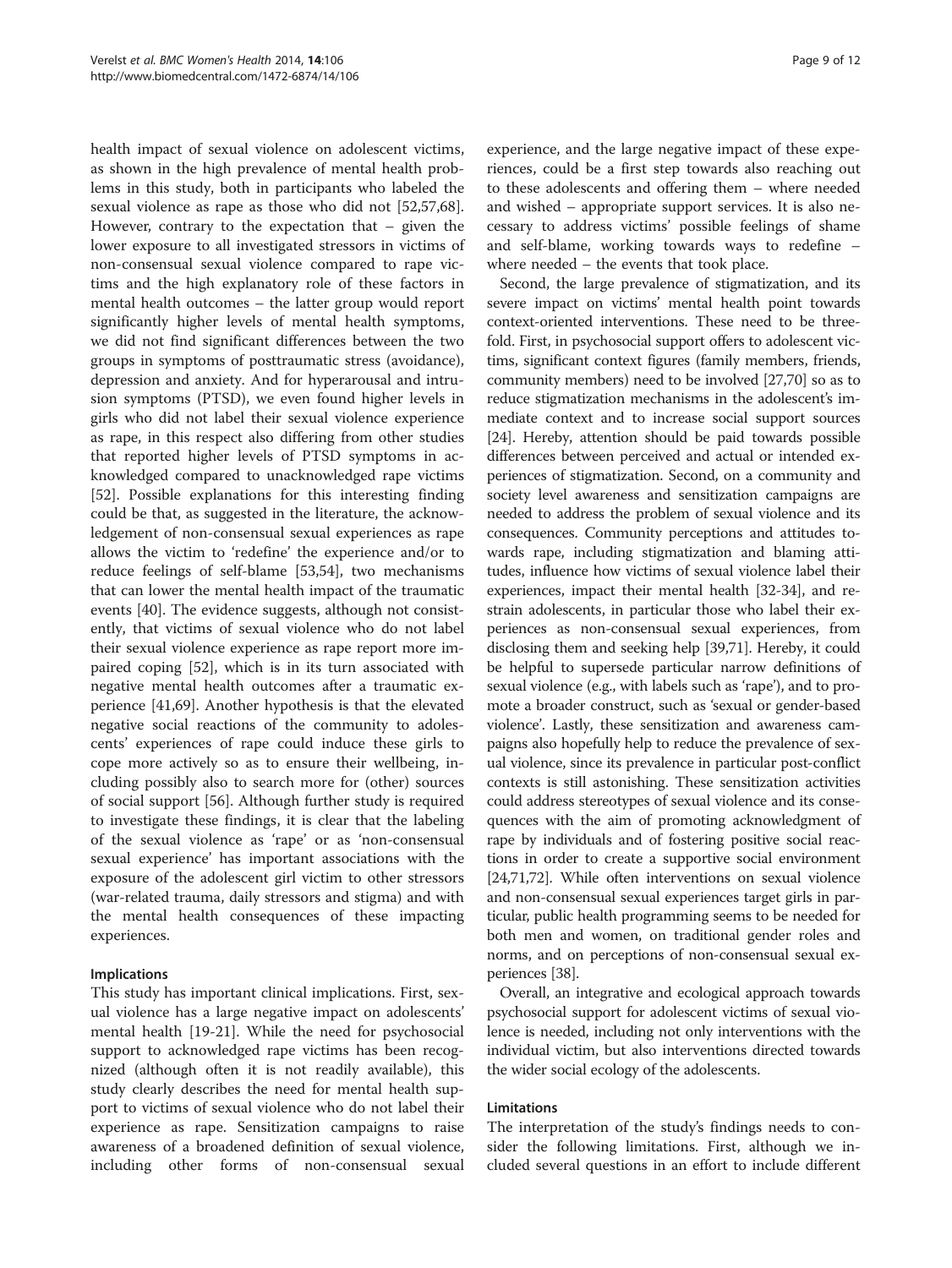types of sexual violence (rape, several forms of nonconsensual sexual experiences), the figures about the prevalence of sexual violence in this study might still be an underestimation of reality, due to fear of accusation or stigma, due to the ongoing insecurity in the region, due to particular emotional connotations possibly linked to the word 'rape', or due to the ways the questions on sexual violence (and the examples given) were framed [[2,](#page-10-0)[71\]](#page-11-0). This implies that some adolescents in the 'nonsexual-violence' group could still have been victims of sexual violence. On the other hand, although this was clearly and repeatedly stressed during the research, particular expectations by participants of receiving material compensation for their participation or for particular answers might have influenced participants' responses to increase their reporting of sexual violence experiences.

Second, this study also focuses solely on girls, while also considerable levels of sexual violence towards men and boys in the region have been reported [\[28](#page-10-0)]. This choice was made in close consultation with the local expert team guiding this study, given that boys' responses might be highly influenced by taboos regarding the sexual violation of boys, rendering this method (selfreport measures in a class-room setting) less applicable for boys. Also, for logistical reasons only girls who were in schools were included in the study, reducing its generalizability to out-of-school adolescents.

Third, while the psychological impact of acknowledgement of rape has been studied, there was no previous knowledge of the psychological well-being of the participants. These longitudinal findings could have added to an understanding of whether already existing psychological problems influenced the labeling of the sexual violence experiences as non-consensual sexual experience or as rape. Above, the impact of parental availability was only conceptualized as whether parents were still alive or not, which is possibly not related to parents' emotional availability.

Last, the questionnaires could not cover all mental health problems, nor all participants' experiences of trauma or stigmatization, although all questionnaires were rigorously adapted, both culturally and contextually, for use in this particular context.

## Conclusions

More than one third of eastern Congolese adolescent girls reported experiences of sexual violence. This study shows the large association of sexual violence with other stressors (daily stressors, stigmatization, and stressful war events), and the impact of all of these on the girl victims' mental health. Girls who did not label their sexual violence experience as rape reported more posttraumatic intrusion and hyper-arousal symptoms compared to those labeling the sexual violence as rape. These

findings point to the important association between labeling a sexual violence experience and mental health, in relation to other stressors, in particular daily stressors, war-related trauma, and stigmatization. Important implications of these findings are the need to implement an integrative and context-oriented approach towards psychosocial support for adolescent victims of sexual violence, thereby hopefully fostering an enhanced supportive social environment. Furthermore, culturally appropriate sensitization activities need to be developed for communities and other stakeholders in order to address stereotypes of sexual violence and its consequences and in an effort to reduce the prevalence of sexual violence and adverse social reactions to it.

#### Abbreviations

ACEDSS: Adolescent complex emergency daily stressors scale; ACEES: Adolescent complex emergency exposure scale; ANCOVA: Analysis of covariance; DRC: Democratic Republic of Congo; IES-R: Impact of event scale-revised; HSCL-37A: Hopkins symptom checklist-37 for adolescents; NCS: Non-consensual sexual experience; NSV: No sexual violence; PTSD: Posttraumatic stress disorder.

#### Competing interests

The authors declare that they have no competing interests.

#### Authors' contributions

AV and ID participated in the acquisition of data and revision of the manuscript. AV, ID, MDS conceived of the study, determined the design and provided in Administrative, technical or material support. AV, ID, MDS and EB performed the statistical analysis, interpreted the data, drafted the manuscript and provided a critical revision for important intellectual content. ID and EB obtained funding and provided supervision of the study. All authors read and gave final approval for the version submitted for publication.

#### Acknowledgements

First and foremost we want to thank the participants to this study. We also kindly thank all the Congolese researchers for logistical assistance in data collection and data entry. We would also like to thank Nancy Say Kana, coordinator CCVS RDC, and the whole CCVS RDC team, Dr. Kirere Mathe, ISTM and CME Nyankunde, without whose logistical support and expertise the study would not have been possible.

This study received financial support from Service Peace Building, Ministry of Foreign Affairs, Foreign Trade and Development Cooperation, Belgium. The funding organizations played no role in the design and conduct of the study, the collection, management, analysis, and interpretation of the data, or the presentation, review, or approval of the manuscript. The views expressed in this manuscript are those of the authors and should not be construed as reflecting the official views of the Service Peace Building of the Ministry of Foreign Affairs, Foreign Trade and Development Cooperation, Belgium.

#### Author details

<sup>1</sup>Department of Social Welfare Studies & Centre for Children in Vulnerable Situations, Ghent University, Henri Dunantlaan 2, Ghent 9000, Belgium. 2 Department of Experimental Clinical and Health Psychology, Ghent University, Henri Dunantlaan 2, Ghent 9000, Belgium. <sup>3</sup>Department of Orthopedagogics, Ghent University, Henri Dunantlaan 2, Ghent 9000, Belgium.

Received: 19 February 2014 Accepted: 3 September 2014 Published: 6 September 2014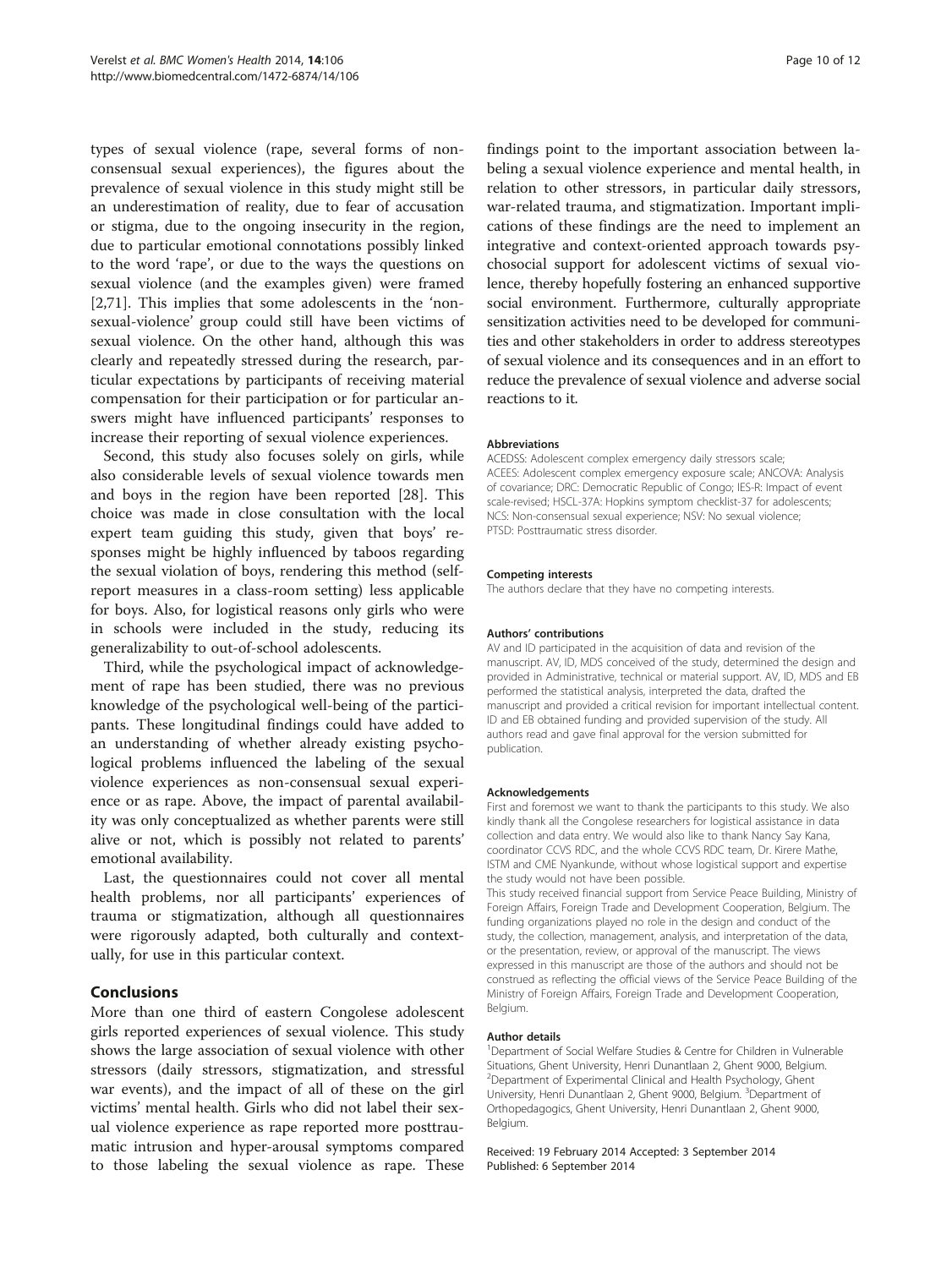#### <span id="page-10-0"></span>References

- 1. Coghlan B, Brennan R, Ngoy P, Dofara D, Otto B, Clements M, Stewart T: Mortality in the Democratic Republic of the Congo: a nationwide survey. Lancet 2006, 367(9504):44–51.
- 2. Dolan C: War is not over yet: community perceptions of sexual violence and its underpinnings in Eastern DRC. Int Alert 2010, [http://www.](http://www.international-alert.org/sites/default/files/publications/1011WarIsNotYetOverEng.pdf) [international-alert.org/sites/default/files/publications/](http://www.international-alert.org/sites/default/files/publications/1011WarIsNotYetOverEng.pdf) [1011WarIsNotYetOverEng.pdf](http://www.international-alert.org/sites/default/files/publications/1011WarIsNotYetOverEng.pdf). [Accessed August 8, 2011].
- 3. Pottier J: Displacement and ethnic reintegration in Ituri, DRCongo: challenges ahead. J Mod Afr Stud 2008, 46(3):427–450.
- Vlassenroot K, Raeymaekers T: The politics of rebellion and intervention in Ituri: the emergence of a new political complex? Afr Aff 2004, 103(412):385–412.
- 5. Bartels S, VanRooyen M, Leaning J, Scott J, Kelly J: "Now, the world is without me": an investigation of sexual violence in Eastern Democratic Republic of Congo. Harv Humanitarian Initiat Oxfam Int 2010, [http://hhi.](http://hhi.harvard.edu/sites/default/files/publications/hhi-oxfam%20drc%20gbv%20report.pdf) [harvard.edu/sites/default/files/publications/hhi-oxfam%20drc%20gbv%](http://hhi.harvard.edu/sites/default/files/publications/hhi-oxfam%20drc%20gbv%20report.pdf) [20report.pdf.](http://hhi.harvard.edu/sites/default/files/publications/hhi-oxfam%20drc%20gbv%20report.pdf) [Accessed July 20, 2010].
- Eriksson-Baaz M, Stern M: Sexual Violence As A Weapon Of War? Perceptions, Prescriptions, Problems In The Congo And Beyond. London: AfricaNow; 2013.
- 7. Human Rights Watch: Kosovo: Rape as a Weapon of "Ethnic Cleansing". New York: NY: Human Rights Watch: 2000.
- 8. Leatherman J: Sexual Violence And Armed Conflict. Cambridge: Polity Press; 2011.
- Wood EJ: Variation in sexual violence during war. Polit Soc 2006, 34(3):307-41.
- 10. UN Security Council: Security Council Resolution 1820 (2008) [On Acts Of Sexual Violence Against Civilians In Armed Conflicts]. In S/RES/1820. 2008. [http://www.](http://www.unhcr.org/refworld/docid/485bbca72.html) [unhcr.org/refworld/docid/485bbca72.html](http://www.unhcr.org/refworld/docid/485bbca72.html). [Accessed December 2, 2012.
- 11. Peterman A, Palermo T, Bredenkamp C: Estimates and determinants of sexual violence in the democratic Republic of the Congo. Am J Public Health 2011, 101(6):1060–1067.
- 12. Thomas DQ, Ralph RE: Rape In War: The Case Of Bosnia. In Gender Politics in the Western Balkans. Women and Society in Yugoslavia and the Yugoslav Successor States. Edited by Ramet SP. University Park, PA: Pennsylvania University Press; 1999:203–218.
- 13. Human Rights Watch: Soldiers Who Rape, Commanders Who Condone: Sexual Violence And Military Reform in the Democratic Republic of Congo. New York: Human Rights Watch; 2009.
- 14. Mukwege DM, Nangini C: Rape with extreme violence: the wew pathology in South Kivu, Democratic Republic of Congo. PLoS Med 2009, 6:e1000204.
- 15. Maedl A: Rape as weapon of War in the Eastern DRC? The Victims' perspective. Human Rights Q 2011, 33:128–147.
- 16. Kalisya LM, Justin PL, Kimona C, Nyavandu K, Eugenie KM, Jonathan KML, Claude KM, Hawkes M: Sexual violence toward children and youth in war-torn Eastern Democratic Republic of Congo. PLoS One 2011, 6(1):e15911.
- 17. Nelson BD, Collins L, VanRooyen MJ, Joyce N, Mukwege D, Bartels S: Impact of sexual violence on children in the Eastern Democratic Republic of Congo. Med Confl Surviv 2011, 27(4):211–225.
- 18. Douma N, Hilhorst D: Fond De Commerce? Sexual Violence Assistance In The Democratic Republic Of Congo. In Occasional Paper no. 2. Wageningen, The Netherlands: Wageningen University, Disaster Studies; 2012.
- 19. Bartels S, Scott J, Leaning J, Mukwege D, Lipton R, Van Rooyen M: Surviving sexual violence in Eastern Democratic Republic of Congo. J Int Women's Stud 2010, 11(4 4):37–49.
- 20. Johnson K, Scott J, Rughita B, Kisielewski M, Asher J, Ong R, Lawry L: Association of sexual violence and human rights violations with physical and mental health in territories of the Eastern Democratic Republic of the Congo. JAMA 2010, 304(5):553–562. doi:10.1001/jama.2010.1086.
- 21. Resick PA: The psychological impact of rape. J Interpers Violence 1993, 8:223–255.
- 22. Bal S, Crombez G, Van Oost P, Deboudeaudhuij I: The role of social support in well-being and coping with self-reported stressful events in adolescents. Child Abuse Negl 2003, 27(12):1377–1395.
- 23. Allwood MA, Bell-Dolan D, Husain SA: Children's trauma and adjustment reactions to violent and nonviolent war experiences. J Am Acad Child Adolesc Psychiatry 2002, 41(4):450–457.
- 24. Campbell R, Dworkin E, Cabral G: An ecological model of the impact of sexual assault on women's mental health. Trauma Violence Abuse 2009,  $10:225-246$
- 25. Ellis H, MacDonald H, Lincoln A, Cabral H: Mental health of Somali adolescent refugees: the role of trauma, stress and perceived discrimination. J Consult Clin Psychol 2008, 76(2):184–193.
- 26. Miller KE, Omidian P, Rasmussen A, Yaqubi A, Daudzai H: Daily stressors, war experiences, and mental health in Afghanistan. Transcult Psychiatry 2008, 45(4):611–638.
- 27. Miller KE, Rasmussen A: War exposure, daily stressors, and mental health in conflict and post-conflict settings: bridging the divide between trauma-focused and psychosocial frameworks. Soc Sci Med 2010, 70:7–16.
- 28. Johnson K, Asher J, Rosborough S, Raja A, Panjabi R, Beadling C, Lawry L: Association of combatant status and sexual violence with health and mental health outcomes in postconflict Liberia. JAMA 2008, 300(6):676–690.
- 29. Kelly J, Kabanga J, Cragin W, Alcayna-Stevens L, Haider S, Vanrooyen MJ: 'If your husband doesn't humiliate you, other people won't': gendered attitudes towards sexual violence in eastern Democratic Republic of Congo. Glob Public Health 2012, 7(3):285–298.
- 30. Kelly JT, Betancourt TS, Mukwege D, Lipton R, VanRooyen MJ: Experiences of female survivors of sexual violence in eastern Democratic Republic of the Congo: a mixed-methods study. Confl Heal 2011, 5(25): [http://www.](http://www.conflictandhealth.com/content/5/1/25) [conflictandhealth.com/content/5/1/25](http://www.conflictandhealth.com/content/5/1/25) [Accessed February 12, 2012].
- 31. Bohner G, Pina A, Viki Tendayi G, Siebler F: Using social norms to reduce men's rape proclivity: perceived rape myth acceptance of out-groups may be more influential than that of in-groups. Psychol Crime Law 2010, 16(8):671–693.
- Betancourt TS, Agnew-Blais J, Gilman SE, Ellis BH: Past horrors, present struggles: the role of stigma in the association between war experiences and psychosocial adjustment among former child soldiers in Sierra Leone. Soc Sci Med 2010, 70(1):17–26.
- 33. Campbell R, Ahrens C, Sefl T, Wasco SM, Barnes HE: Social reactions to rape victims: healing and hurtful effects on psychological and physical health outcomes. Violence Vict 2001, 16:287–302.
- 34. Ullman SE, Starzynski LL, Long S, Mason G, Long LM: Sexual assault disclosure, social reactions, and problem drinking in women. J Interpers Violence 2008, 23:1235–1257.
- 35. Pankhurst D: Introduction: Gendered War And Peace. In Gendered War And Peace. Edited by Pankhurst D. New York: Routledge; 2008:1–30.
- 36. Puechgirbal N: Women and war in the Democratic Republic of Congo. Signs J Women Cult Soc 2003, 28(4):1271-1281.
- 37. Heise L, Ellsberg M, Gottemoeller M: Ending violence against women. Popul Rep 1999, 11:<http://www.k4health.org/sites/default/files/L%2011.pdf> [Accessed Mai 6, 2011].
- 38. Jejeebhoy SJ, Bott S: Non-Consensual Sexual Experiences Of Young People In Developing Countries. In Sex Without Consent: Young people in Developing Countries. Edited by Jejeebhoy SY, Shah I, Thapa S. New York: Macmillan; 2005:3–46.
- 39. Duroch F, McRae M, Grais RF: Description and consequences of sexual violence in Ituri province, Democratic Republic of Congo. BMC Int Health Human Rights 2011, 11(5):<http://www.biomedcentral.com/1472-698X/11/5> [Accessed July 16, 2012].
- 40. Arata CM: Coping with rape: the roles of prior sexual abuse and attributions of blame. J Interpers Violence 1999, 14:62–78.
- 41. Braun-Lewensohn O, Celestin-Westreich S, Celesing LP, Verleye G, Verté D, Ponjaert-Kristoffersen I: Coping styles as moderating the relationships between terrorist attacks and well-being outcomes. J Adolesc 2009, 32:585–599.
- 42. Kahn AS, Mathie VA, Torgler C: Rape scripts and rape acknowledgment. Psychol Women Q 1994, 18:53–66. doi:10.1111/j.1471-6402.1994.tb00296.x.
- 43. Bondurant B: University women's acknowledgment of rape: individual, situational, and social factors. Violence Against Women 2001, 7:294–314.
- 44. McGee H, O'Higgins M, Garavan R, Conroy R: Rape and child sexual abuse: what beliefs persist about motives, perpetrators, and survivors? J Interpers Violence 2011, 26(17):3580–3593.
- 45. Peterson ZD, Muehlenhard CL: Was it rape? The function of women's rape myth acceptance and definitions of sex in labeling their own experiences. Sex Roles 2004, 51:129–144.
- 46. Ryan KM: The relationship between rape myths and sexual scripts: the social construction of rape. Sex Roles 2011, 65:774–782. DOI 10.1007/ s11199-011-0033-2.
- 47. Erulkar AS: The experience of sexual coercion among young people in Kenya. International family planning perspectives. Gend Based Violence Reprod Health 2004, 30(4):182–189.
- 48. Jewkes R: Non-Consensual Sex Among South African Youth: Presence of Coerced Sex and Discourse of Control and Desire. In Sex Without Consent: